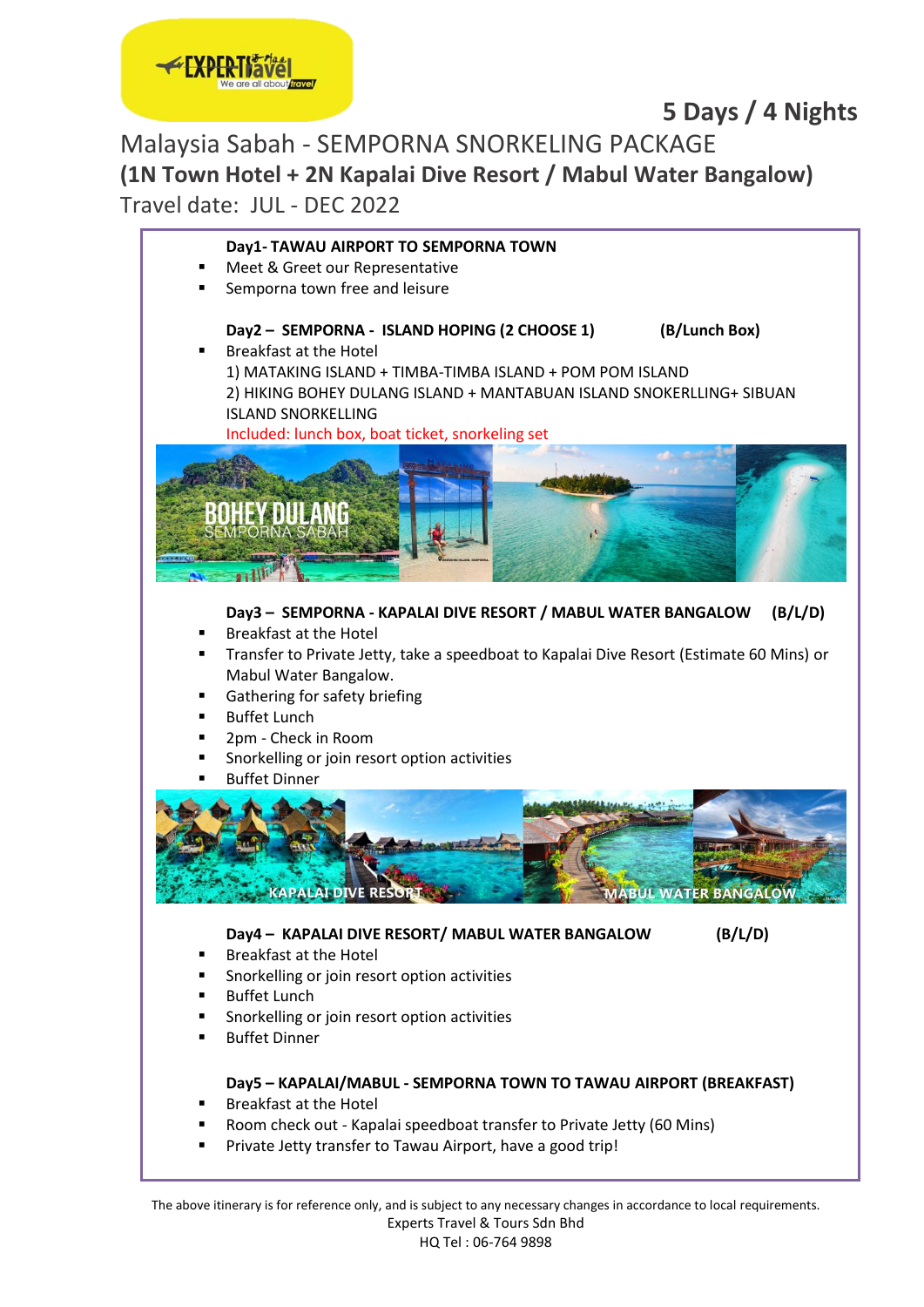**5** 天 **/ 4** 晚







第三天**:** 仙本那 **-** 卡帕莱潜水度假村**/**马步岛水上屋 **(**早午晚**)**

- 享用酒店早餐
- 接送至私人码头, 乘坐快艇前往卡帕莱潜水度假村/马步岛水上屋(预计 60 分钟)。
- 安全简报会
- 自助午餐
- 下午 2 点 入住房间
- 浮潜或参加度假村选择活动
- 自助晚餐



#### 第四天**:** 卡帕莱潜水度假村**/**马步岛水上屋 **(**早午晚**)**

- 享用酒店早餐
- 浮潜或参加度假村选择活动
- 自助午餐
- 浮潜或参加度假村选择活动
- 自助晚餐

## 第五天**:** 酒店接送斗湖机场 **(**早餐**)**

- 享用酒店早餐
- 房间退房 卡帕莱/马步岛 快艇前往私人码头(60分钟)
- 私人码头接送至斗湖机场,旅途愉快!